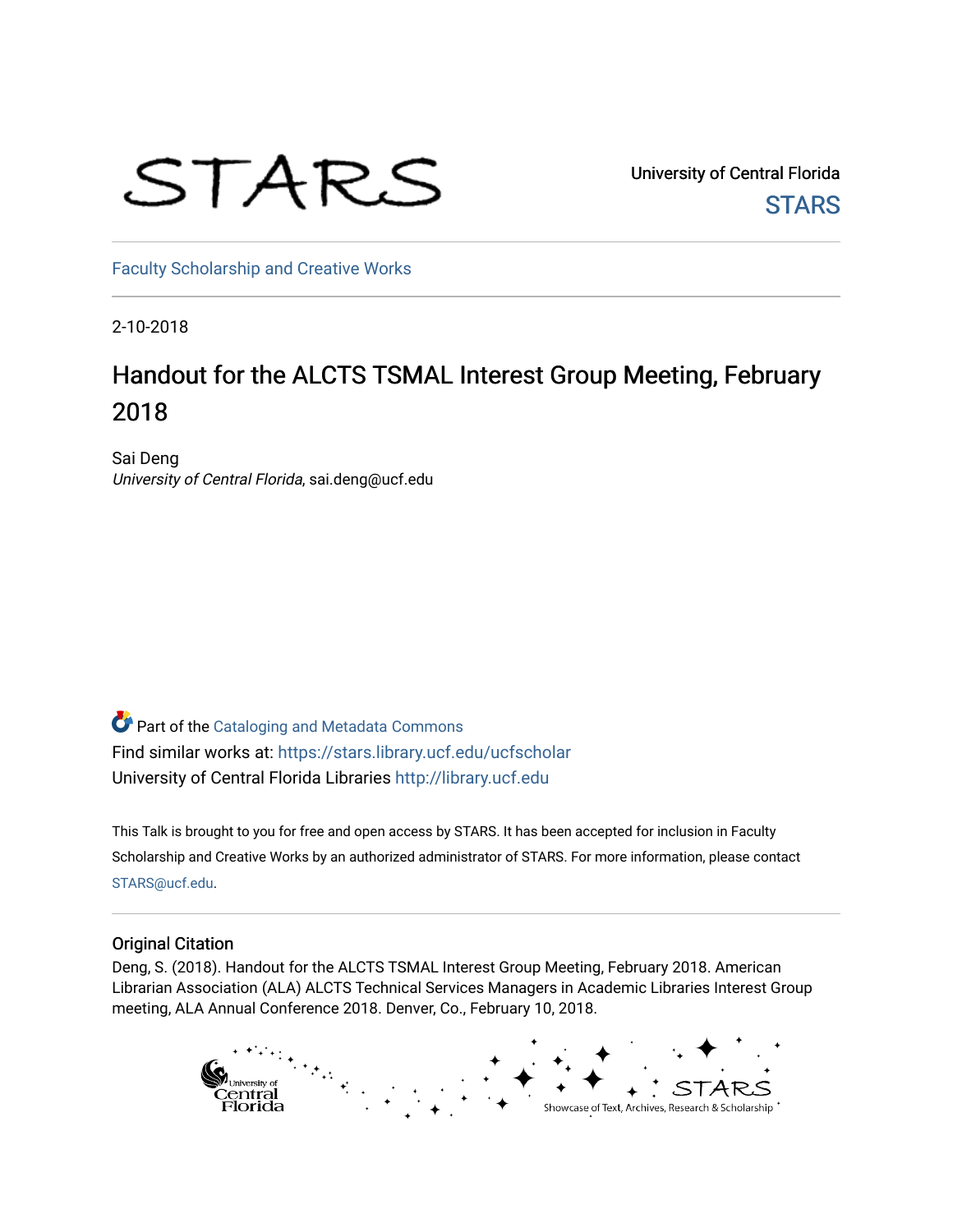### **Technical Services Managers in Academic Libraries Interest Group (ALCTS)**

## **Discussion Topic: The Changing Digital Repository Practices: Identity Management, Authority Control, Linked Data and More**

#### **Possible questions**

- ‐ What Digital Repository systems does your library have? If your institution has an institutional repository, what platform does it use? What is your role in working with digital repositories?
- ‐ What are the new developments you heard about in identity management and authority control? How do you deal with them in your digital repositories?
- ‐ How do you prepare for or work on linked data in your digital repository? Do you feel a need to do so?
- ‐ What are the main changes you witnessed/experienced regarding the digital repositories your institution uses (e.g., platform upgrade/ change, role changes)?
- ‐ What are the other things you would like to discuss in terms of managing or working with digital repositories? Are you collaborating with anyone or organization outside of your library?

#### **Some Resources**

#### **Knowledge Organization, Identity Management, Authority Control and Linked Data**

- **Systems of Knowledge Organization for Digital Libraries**: Beyond Traditional Authority Files, by Gail Hodge. https://www.clir.org/pubs/reports/pub91/contents/
- **CONTENTdm**. Resources. https://www.oclc.org/en/contentdm/resources.html
- **Digital Commons**: Three‐Tiered Taxonomy of Academic Disciplines.
- https://www.bepress.com/reference\_guide\_dc/disciplines/

**DSpace**: Authority Control of Metadata Values.

https://wiki.duraspace.org/display/DSDOC6x/Authority+Control+of+Metadata+Values

**DSpace:** Linked (Open) Data https://wiki.duraspace.org/display/DSDOC6x/Linked+%28Open%29+Data **Islandora** CLAW https://islandora.ca/CLAW

**Islandora**: Entities solution pack. https://wiki.duraspace.org/display/ISLANDORA/Entities+Solution+Pack **OMEKA** Plugins (include LC Suggest). https://omeka.org/classic/plugins/ **Schema.org** http://schema.org/

#### **Vocabularies, Authority Files and Identities**

International Standard Name Identifier (ISNI) http://www.isni.org/ LC Linked Data Service: Authorities and Vocabularies https://id.loc.gov/ Open Researcher and Contributor ID (ORCID) https://orcid.org/